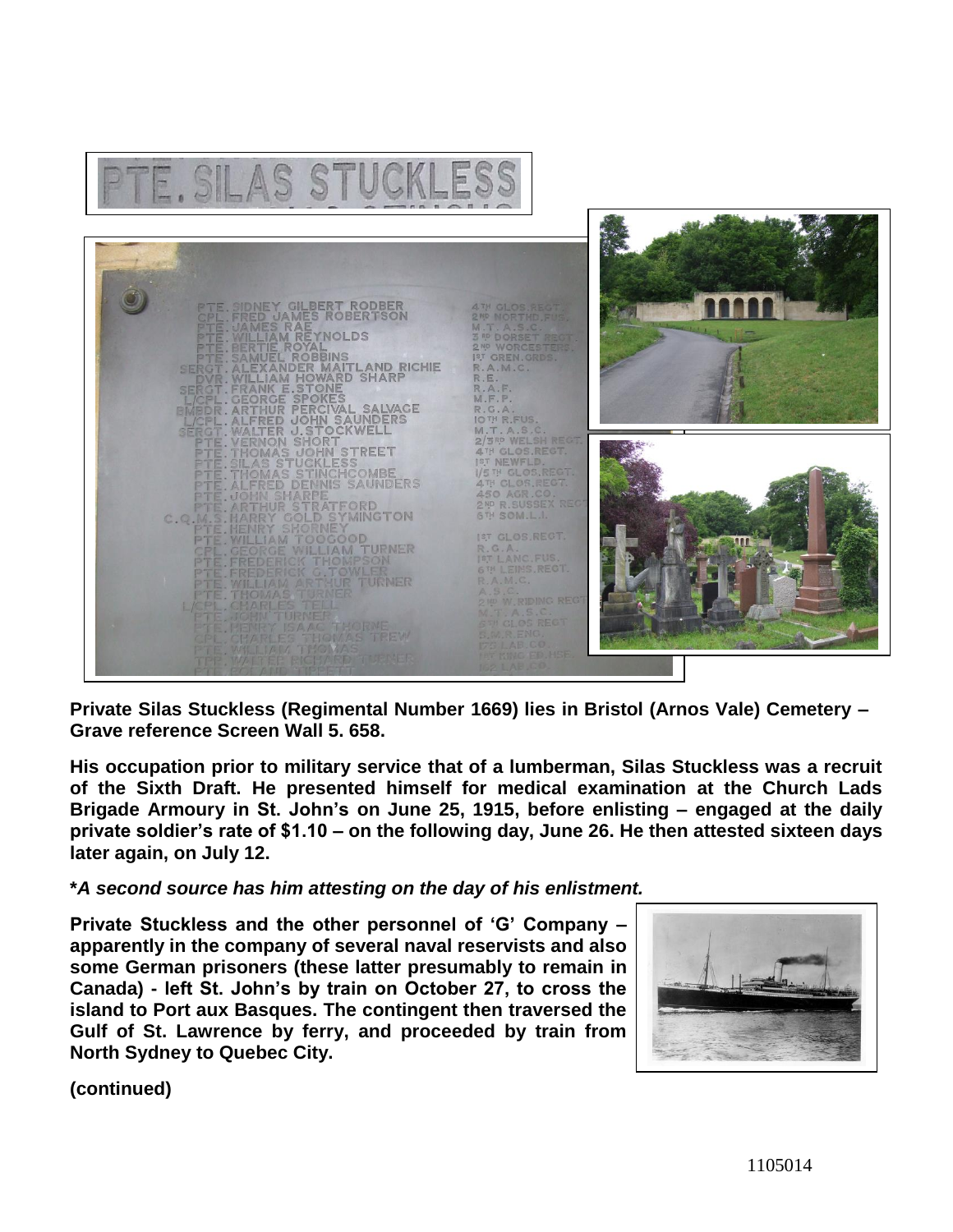**At Québec the Newfoundlanders boarded His Majesty's Transport** *Corsican* **(preceding page) for the trans-Atlantic passage to the English south-coast naval establishment of Devonport where they arrived on November 9.**

**By the morning of the 10th the new arrivals had travelled by train and had gone north to Scotland. There they had been billeted in huts in a military camp at Gailes, not far removed from the new Regimental Depot where accommodation for the contingent was as yet not available.**

**That new Regimental Depot had been established during the summer of 1915 in the Royal Borough of Ayr on the west coast of Scotland as the base for the 2nd (Reserve) Battalion. It was from there – as of November of 1915 – that the newcomers were sent in drafts, at first to Gallipoli and then subsequently to the Western Front, to bolster the four fighting companies of 1st Battalion.** 



**(Right above:** *an aerial view of Ayr – probably from the period between the Wars: Newtonon Ayr is to the left of the River Ayr and the Royal Borough is to the right***. – courtesy of the Carnegie Library at Ayr)**

**It was during this posting to the Regimental Depot that, on April 5, and only three days before his departure to France on** *active service***, Private Stuckless was prevailed upon to re-enlist** *for the duration of the War\****.** 

**\****At the outset of the War, perhaps because it was felt by the authorities that it would be a conflict of short duration, the recruits enlisted for only a single year. As the War progressed, however, this was obviously going to cause problems and the men were encouraged to re-enlist***.**

**On April 8, Private Stuckless, as a soldier of the 4th Reenforcement Draft from Ayr, passed through the English south-coast port of Southampton on his way to report to 1st Battalion on the Continent. Arriving on that same day, the 8th , in Rouen, capital city of Normandy and site of the large British Expeditionary Force Base Depot, the Draft was posted there for several days of final training and organization\*.** 



**(Right above:** *British troops disembark at Rouen en route to the Western Front***. – from**  *Illustration***)**

*\*Apparently the standard length of time for this final training at the outset of the war had been ten days – although this was to become more and more flexible as the War progressed - in areas near Rouen, Étaples, LeHavre and Harfleur that became known notoriously to the troops as the Bull Rings.*

**(continued)**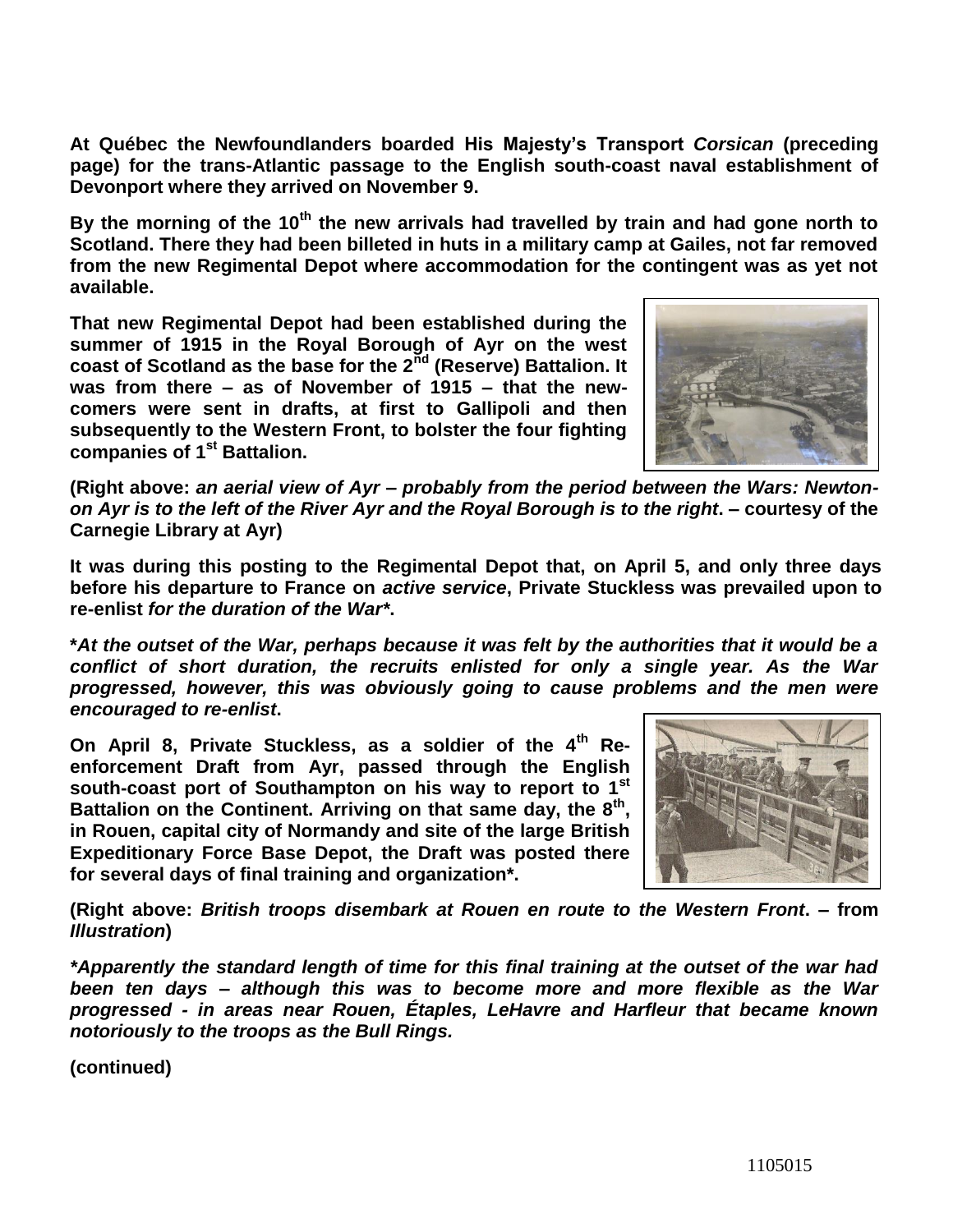**Private Stuckless was one of the contingent of a single officer and thirty-two** *other ranks* **to report to the parent unit probably late in the day of May 4. The Newfoundlanders of 1st Battalion had already been in the area for three weeks and had finished their first tour in the trenches on only the previous day. On May 4 they were billeted in the village of Mailly-Maillet, just behind the lines.**

**(Right:** *The re-constructed village of Mailly-Maillet – the French Monuments aux Morts in the foreground - is twinned with the community of Torbay, St. John's East***. – photograph from 2009)** 

**On July 1, 1916, he was wounded at Beaumont-Hamel (right) while serving with 'C' Company during the fighting of the first day of** *the Somme***. Private Stuckless was taken to the 87th Field Ambulance with a** *severe gun-shot wound* **to the left hip, an injury which included a compound fracture of both the femur and hip. Evacuated from there to an un-identified casualty clearing station on the 2nd, he was again transferred, on this occasion on the following day, to the 1st General Hospital at Etretat.**

**(Right above:** *a section of the re-constituted trench system in the Newfoundland Memorial Park of Beaumont-Hamel* **– photograph from 2009(?))**

**(Right:** *transferring sick and wounded from a field ambulance to the rear through the mud by motorized ambulance and manpower* **– from a vintage post-card)**

**On July 6 Private Stuckless was placed on board His Majesty's Hospital Ship** *Delta* **(right) for the short crossing back to the United Kingdom. Having arrived in England, on July 9 he was admitted into the 2nd Southern General Hospital in the city of Bristol.** 

**Three days later, on July 12, the medical staff pronounced him to be** *dangerously ill* **and he underwent the amputation of the left leg.**

**The son of Isaac Stuckless, lumberman – to whom he had allotted a daily allowance of fifty cents from his pay - and Caroline Stuckless (née** *Deer***, deceased by the time of the 1921 census) of Norris Arm, Lewisporte, he was likely brother to Richard and Dorman.** 

**Private Stuckless was reported to have** *died of wounds* **on July 18, 1916.** 

**He was buried in Arnos Vale in Grave 658, Square A. A.. (At a later date a common grave was inaugurated and the present arched Screen Wall – seen above - was constructed.)**

**Silas Stuckless had enlisted at the age of twenty-four years and five months.** 

**(continued)**